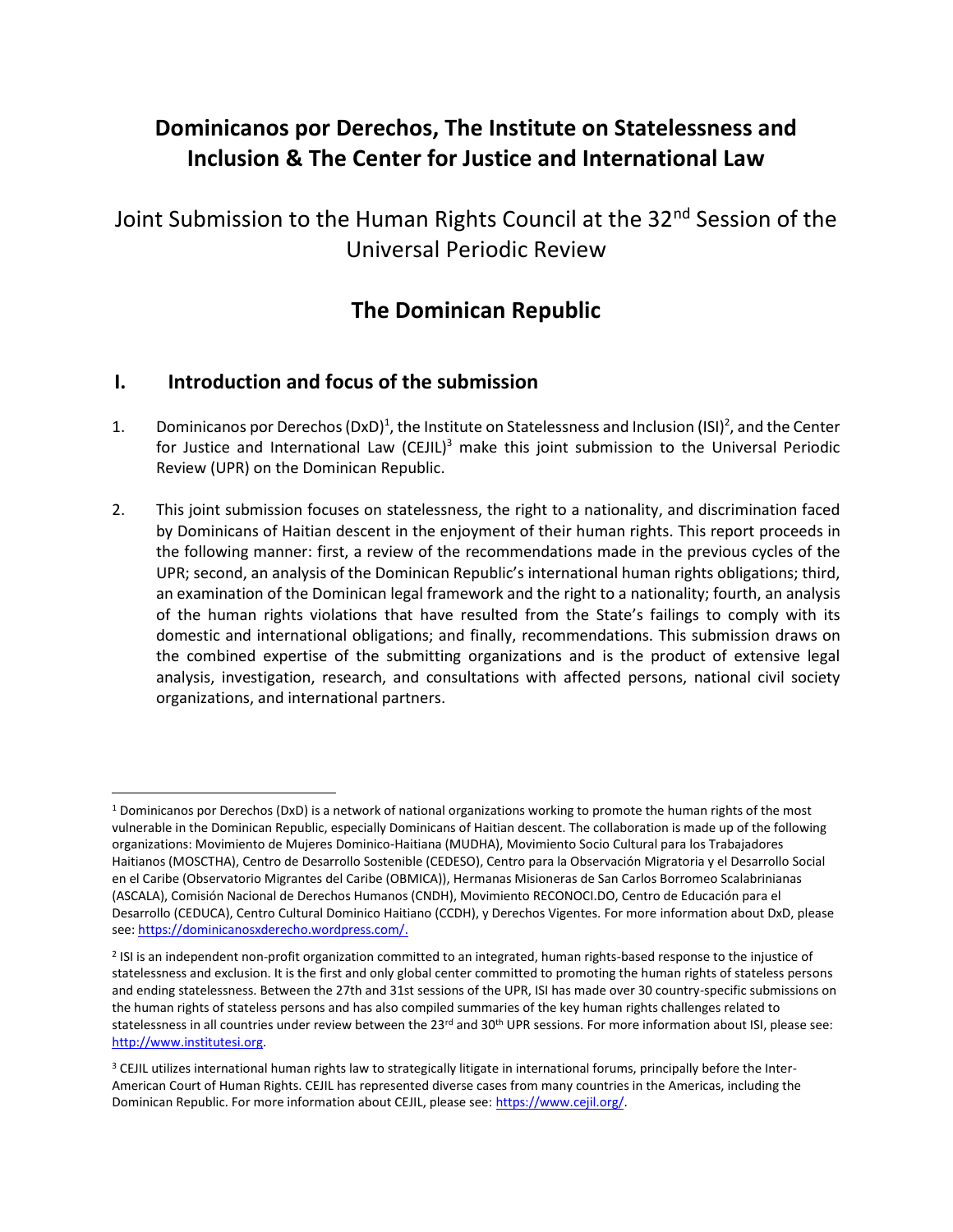#### **II. Recommendations made to the Dominican Republic under the First and Second Cycles of the Universal Periodic Review**

- 3. The right to a nationality, statelessness, and the Dominican Republic's non-compliance with its international obligations have been sources of concern during the country's reviews in previous UPR cycles. The Dominican Republic was subject to review under the first cycle of the UPR on December 1, 2009, and subsequently under the second cycle on February 5, 2014.
- 4. During the interactive dialogue at the Dominican Republic's first review at the Thirteenth Session of the First Cycle in 2009, many States expressed concern about the discrimination faced by individuals of Haitian descent. Bosnia and Herzegovina inquired about the General Law on Migration's effect on vulnerable groups including Dominicans of Haitian descent; Canada noted reports of discriminatory denial of the right to a nationality for Dominicans of Haitian descent; the United Kingdom of Great Britain and Northern Ireland emphasized the importance of equality in access to healthcare, education and freedom of movement for Dominicans of Haitian descent; and the United States expressed concern about the barriers faced by Dominicans of Haitian descent in establishing their citizenship and the resulting impact this has on their opportunities for employment, education, marriage, and land ownership, as well as their access to judicial and financial services.<sup>4</sup> Three States made five recommendations to the Dominican Republic regarding statelessness, the right to a nationality, and citizenship<sup>5</sup> (see Appendix A).
- 5. In response to these recommendations, the Dominican Republic accepted Canada's recommendation to accede to the two UN Statelessness Conventions, but did not accept any other recommendations, including several which related directly to the discriminatory treatment and deprivation of nationality for Dominicans of Haitian descent.<sup>6</sup>
- 6. During the interactive dialogue at the Dominican Republic's second review at the Twenty-Sixth Session of the Second Cycle in 2014, 16 States expressed concern regarding the restrictive interpretation of nationality laws following a 2013 Constitutional Court ruling, the disproportionate impact this decision had on Dominicans of Haitian descent, and the ensuing risk of statelessness for those born in the Dominican Republic.<sup>7</sup> During the second cycle, 20 States made 26 recommendations regarding statelessness, the State's obligations to respect the right to a nationality for all, the issuance of identity documents without discrimination, and the prevention

<sup>4</sup> General Assembly. Draft Report of the Working Group on the Universal Periodic Review: Dominican Republic. A/HRC/WG.6/6/L.2 (3 December 2009[\) https://www.upr](https://www.upr-info.org/sites/default/files/document/dominican_republic/session_06_-_november_2009/a_hrc_wg.6_6_l.2_dominican_republic.pdf)[info.org/sites/default/files/document/dominican\\_republic/session\\_06\\_-](https://www.upr-info.org/sites/default/files/document/dominican_republic/session_06_-_november_2009/a_hrc_wg.6_6_l.2_dominican_republic.pdf)

[\\_november\\_2009/a\\_hrc\\_wg.6\\_6\\_l.2\\_dominican\\_republic.pdf.](https://www.upr-info.org/sites/default/files/document/dominican_republic/session_06_-_november_2009/a_hrc_wg.6_6_l.2_dominican_republic.pdf) Paragraphs 36, 39, 53 and 66.

<sup>5</sup> General Assembly. Report of the Working Group on the Universal Periodic Review: Dominican Republic. A/HRC/13/3 (4 January 2010[\) https://www.upr-info.org/sites/default/files/document/dominican\\_republic/session\\_6\\_-](https://www.upr-info.org/sites/default/files/document/dominican_republic/session_6_-_november_2009/ahrc133dominicanrepublice.pdf) [\\_november\\_2009/ahrc133dominicanrepublice.pdf.](https://www.upr-info.org/sites/default/files/document/dominican_republic/session_6_-_november_2009/ahrc133dominicanrepublice.pdf)

<sup>6</sup> UPR Info. Responses to Recommendations: Dominican Republic. Dominican Republic's responses to recommendations (as of 01.04.2010) [https://www.upr-info.org/sites/default/files/document/dominican\\_republic/session\\_6\\_](https://www.upr-info.org/sites/default/files/document/dominican_republic/session_6_-_november_2009/recommendationstodominicanrepublic2009.pdf) november\_2009/recommendationstodominicanrepublic2009.pdf. 88.11, 89.1, 89.2, 89.4 and 89.5.

<sup>7</sup> General Assembly. Report of the Working Group on the Universal Periodic Review: Dominican Republic. A/HRC/26/15. (4 April 2014[\) https://www.upr-info.org/sites/default/files/document/dominican\\_republic/session\\_18\\_-](https://www.upr-info.org/sites/default/files/document/dominican_republic/session_18_-_january_2014/a_hrc_26_15_e.pdf) [\\_january\\_2014/a\\_hrc\\_26\\_15\\_e.pdf.](https://www.upr-info.org/sites/default/files/document/dominican_republic/session_18_-_january_2014/a_hrc_26_15_e.pdf) Paragraphs 45, 50, 52, 54, 56, 57, 58, 59, 64, 65, 68, 79, 80, 83, 84 and 85.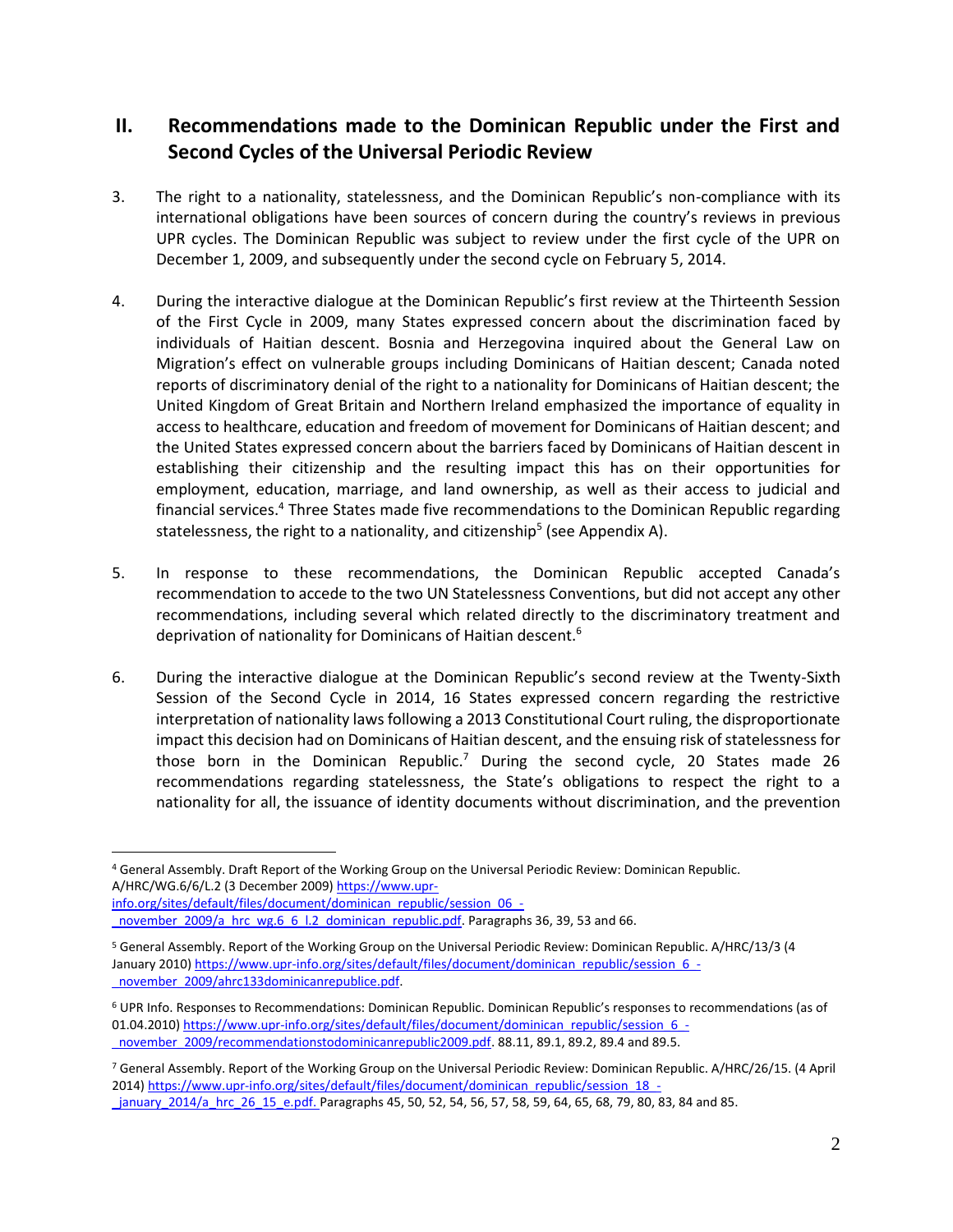of statelessness for those at risk<sup>8</sup> (see Appendix A). These include: Mexico's recommendation to respect every person's right to nationality in accordance with the recommendations of the Inter-American Commission on Human Rights and the judgment of the Inter-American Court on Human Rights<sup>9</sup>; Norway's recommendation to seek the technical advice of the United Nations High Commissioner for Refugees to identify and prevent statelessness, and protect stateless persons, to address the challenges created by the ruling of the Constitutional Court<sup>10</sup>; and Australia's recommendation that all rights be restored retroactively to those affected by the Constitutional Court judgment and that they be given prompt and non-discriminatory means to acquire their Dominican Republic citizenship.<sup>11</sup> The significant increase in the number of recommendations and recommending states, as well as the content of the recommendations received, is reflective of a further deterioration of human rights protections for Dominicans of Haitian descent between the first and second cycles.

- 7. The Dominican Republic accepted 3 of the recommendations made during the second cycle, took 9 recommendations under advisement, and did not support 14 of the recommendations.<sup>12</sup> For the recommendations taken under advisement, the State declared that it was taking steps to achieve compliance with these but that it was not possible to guarantee immediate compliance. For the recommendations not supported, the State declared that these were based on false premises.<sup>13</sup> 13 different States made recommendations related to statelessness and the right to a nationality that the Dominican Republic did not support.<sup>14</sup> 7 of the recommendations not supported mention statelessness, 9 emphasize the State's obligations to resolve existing situations of statelessness, and 8 relate to discrimination in access to a nationality.<sup>15</sup>
- 8. The Dominican Republic accepted the recommendation to consider ratifying the international human rights instruments to which it is not yet a State party,<sup>16</sup> and took under advisement recommendations to ratify the 1954 Convention relating to the Status of Stateless Persons and the 1961 Convention on the Reduction of Statelessness, $17$  which it had already accepted in the first UPR cycle.<sup>18</sup> However, at the time of this report's submission, the State had not yet ratified these conventions.

 $13$  Id.

 $14$  Id.

 $15$  Id.

 $\overline{a}$  $8$  Id.

<sup>9</sup> Report of the Working Group on the Universal Periodic Review: Dominican Republic. A/HRC/26/15. Recommendation 89.112.

<sup>10</sup> Id. Recommendation 98.126.

<sup>11</sup> Id. Recommendation 98.132.

<sup>&</sup>lt;sup>12</sup> General Assembly. Report of the Working Group on the Universal Periodic Review: Dominican Republic, Addendum. A/HRC/26/15 Add.1 (11 June 2014)[. https://www.upr-info.org/sites/default/files/document/dominican\\_republic/session\\_18\\_](https://www.upr-info.org/sites/default/files/document/dominican_republic/session_18_-_january_2014/a_hrc_26_15_add.1_e.pdf) january  $2014/a$  hrc  $26$  15 add.1 e.pdf.

<sup>16</sup> Report of the Working Group on the Universal Periodic Review: Dominican Republic. A/HRC/26/15. Recommendation 89.1

<sup>17</sup> Id. Recommendations 89.15, 89.16, 89.17 and 89.18.

<sup>&</sup>lt;sup>18</sup> Report of the Working Group on the Universal Periodic Review: Dominican Republic. A/HRC/13/3. Recommendation 88.11.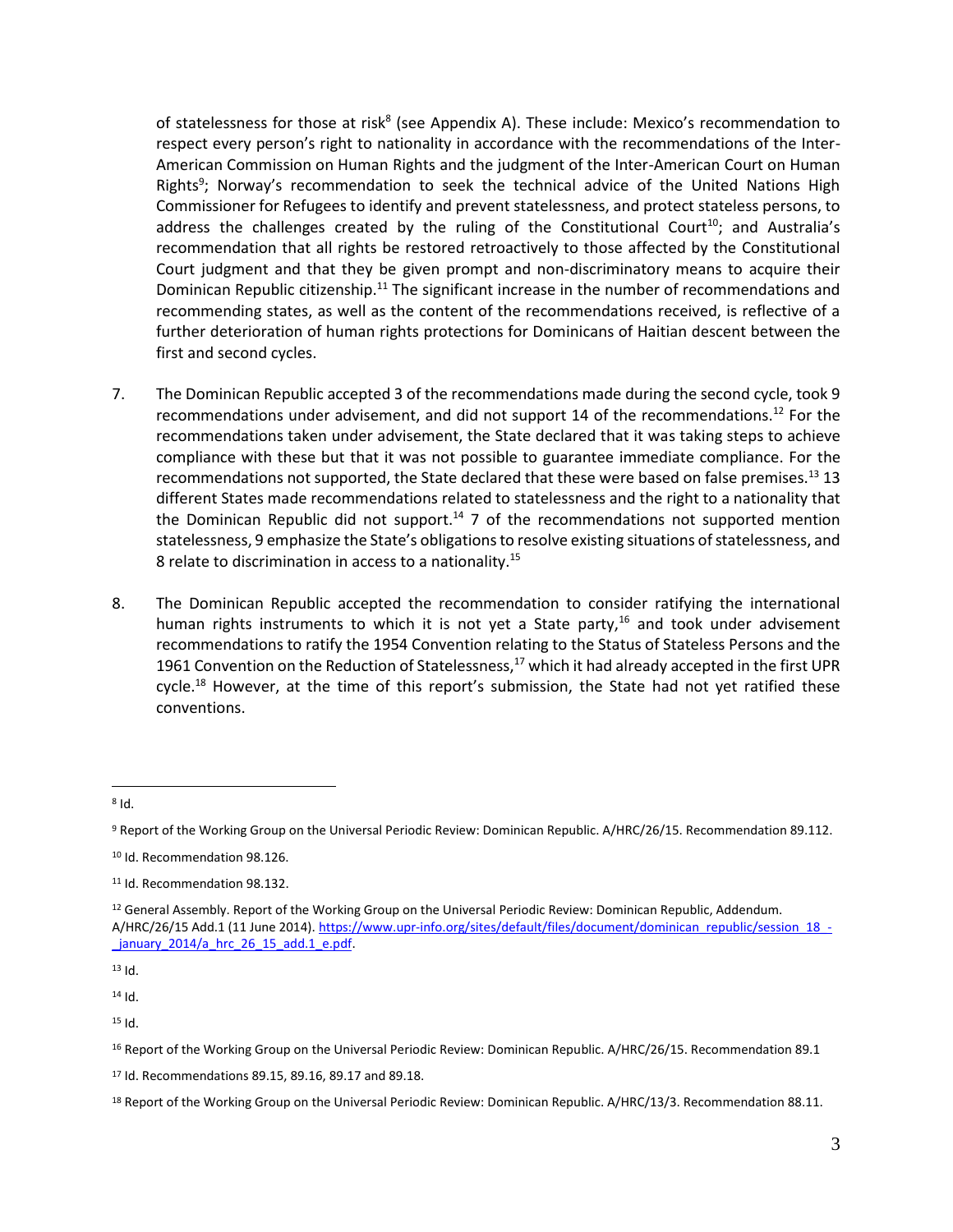- 9. Recommendations also accepted by the Dominican Republic include to effectively register births in a non-discriminatory manner<sup>19</sup> and to safeguard the fundamental rights of people of Haitian origin.<sup>20</sup> Additionally, the State expressed its desire to comply with recommendations to guarantee and ensure the full respect for the right to a nationality.<sup>21</sup>
- 10. While recognizing the concerns expressed by the Dominican Republic about its inability to comply immediately with recommendations, this report notes that affected persons and civil society organizations consider State progress in complying with the majority of the recommendations made in past UPR cycles weak regarding the right to a nationality, the elimination of discrimination from the Civil Registry, and the guarantee of all fundamental human rights to Dominicans of Haitian descent in compliance with domestic and international law. Rather, the State has imposed additional obstacles to the enjoyment of a number of human rights for Dominicans of Haitian descent and has further entrenched deep-rooted racial discrimination through legal reforms.

#### **III. The Dominican Republic's international obligations regarding the right to a nationality**

- 11. While the Dominican Republic has not ratified the 1954 Convention on the Status of Stateless Persons or the 1961 Convention on the Reduction of Statelessness, it is party to a significant number of international human rights instruments that guarantee the right to a nationality for all on a nondiscriminatory basis. These include the International Covenant on Civil and Political Rights (Article 24),<sup>22</sup> the Convention on the Rights of the Child (Articles 7 and 8),<sup>23</sup> the Convention on the Elimination of All Forms of Discrimination against Women (Article 9), $24$  and the International Convention on the Elimination of All Forms of Racial Discrimination (Article 5).<sup>25</sup> Additionally, the Dominican Republic is obligated to guarantee all rights enshrined in the International Covenant on Economic, Social and Cultural Rights without discrimination of any kind, including on the basis of "race, colour… national or social origin…birth or other status." <sup>26</sup> Finally, the Dominican Republic is obligated to respect and promote the right to a nationality as specified in Article 20 of the American Convention on Human Rights.<sup>27</sup>
- 12. Numerous international bodies in charge of monitoring States' compliance with the human rights treaties listed above have expressed concern about the deprivation of nationality for those born in the Dominican Republic to parents of Haitian descent and the discrimination this segment of the

<sup>19</sup> Report of the Working Group on the Universal Periodic Review: Dominican Republic. A/HRC/26/15. Recommendations 98.76 and 98.109.

<sup>20</sup> Id. Recommendation 98.122.

<sup>21</sup> Id. Recommendations 98.18, 98.114, 98.115 and 98.119.

<sup>22</sup> Acceded to 4 January 1978.

<sup>23</sup> Ratified 11 June 1991.

<sup>24</sup> Ratified 2 September 1982.

<sup>&</sup>lt;sup>25</sup> Acceded to 25 May 1983.

<sup>&</sup>lt;sup>26</sup> Article 2.3. Acceded to 4 January 1978.

<sup>27</sup> Ratified 21 January 1978.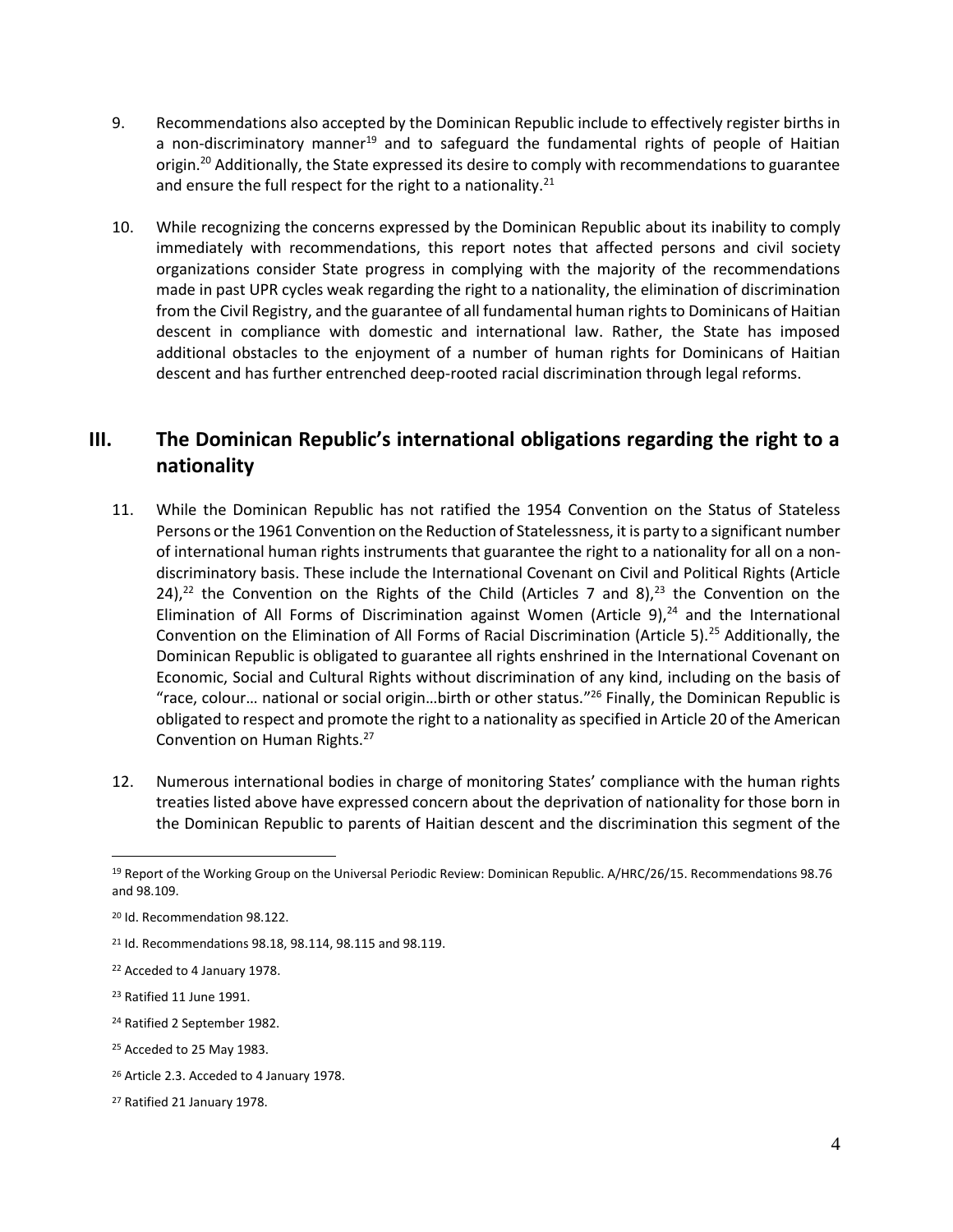population faces, particularly following Constitutional Court ruling TC/0168/13 and the subsequent enactment of Law 169-14. For example, in 2017, the Human Rights Committee expressed concern for the "situation of a large number of first-generation immigrants and their descendants, whose Dominican nationality has been denied as a result of decision No. TC/0168/13. …the Committee is concerned about the limited scope of the Act and the additional barriers that it has created, including unreasonable procedures and requirements."<sup>28</sup>

13. In their most recent reviews of the human rights situation in the Dominican Republic, the Committee on the Rights of the Child,<sup>29</sup> the Committee on the Elimination of Discrimination Against Women, $30$  the Committee on the Elimination of Racial Discrimination, $31$  the Committee on Economic, Social and Cultural Rights, $32$  and the Inter-American Commission on Human Rights  $(IACHR)<sup>33</sup>$  all expressed similar concerns regarding the denial of the right to a nationality following TC/0168/13, the shortcomings of Law 169-14, which was adopted to mitigate the impact of TC/0168/13, and the systemic discrimination faced by persons of Haitian descent. In response, in a statement made to the Committee on the Rights of the Child during its most recent review on January 13, 2015, the Dominican Republic characterized its response to TC/0168/13 as working to protect the fundamental rights and reduce the vulnerability of all persons on Dominican territory through an inclusive process carried out in accordance with international standards.<sup>34</sup> In a statement made to the Committee on Economic, Social and Cultural Rights on September 27, 2016, the Dominican Republic characterized its State obligations under the 2010 Constitution as those of effectively promoting human rights and ensuring the fulfillment of economic, social and cultural

<sup>&</sup>lt;sup>28</sup> Human Rights Committee. Concluding observations on the sixth periodic report of the Dominican Republic. International Covenant on Civil and Political Rights. (27 November 2017).

[http://tbinternet.ohchr.org/\\_layouts/treatybodyexternal/Download.aspx?symbolno=CCPR/C/DOM/CO/6&Lang=En.](http://tbinternet.ohchr.org/_layouts/treatybodyexternal/Download.aspx?symbolno=CCPR/C/DOM/CO/6&Lang=En) Paragraph 25.

<sup>&</sup>lt;sup>29</sup> Committee on the Rights of the Child. Concluding observations on the combined third to fifth periodic reports of the Dominican Republic. Convention on the Rights of the Child. (6 March 2015).

[http://tbinternet.ohchr.org/\\_layouts/treatybodyexternal/Download.aspx?symbolno=CRC%2fC%2fDOM%2fCO%2f3-5&Lang=en.](http://tbinternet.ohchr.org/_layouts/treatybodyexternal/Download.aspx?symbolno=CRC%2fC%2fDOM%2fCO%2f3-5&Lang=en)  Paragraph 27.

<sup>&</sup>lt;sup>30</sup> Committee on the Elimination of Discrimination Against Women. Concluding observations on the sixth and seventh periodic reports of the Dominican Republic. Convention on the Elimination of All Forms of Discrimination against Women. (30 July 2013). [https://tbinternet.ohchr.org/\\_layouts/treatybodyexternal/Download.aspx?symbolno=CEDAW%2fC%2fDOM%2fCO%2f6-](https://tbinternet.ohchr.org/_layouts/treatybodyexternal/Download.aspx?symbolno=CEDAW%2fC%2fDOM%2fCO%2f6-7&Lang=en) [7&Lang=en.](https://tbinternet.ohchr.org/_layouts/treatybodyexternal/Download.aspx?symbolno=CEDAW%2fC%2fDOM%2fCO%2f6-7&Lang=en) Paragraph 30.

<sup>&</sup>lt;sup>31</sup> Committee on the Elimination of Racial Discrimination. Concluding observations on the thirteenth and fourteenth periodic reports of the Dominican Republic. International Convention on the Elimination of All Forms of Racial Discrimination. (19 April 2013)[. http://tbinternet.ohchr.org/\\_layouts/treatybodyexternal/Download.aspx?symbolno=CERD%2fC%2fDOM%2fCO%2f13-](http://tbinternet.ohchr.org/_layouts/treatybodyexternal/Download.aspx?symbolno=CERD%2fC%2fDOM%2fCO%2f13-14&Lang=en) [14&Lang=en.](http://tbinternet.ohchr.org/_layouts/treatybodyexternal/Download.aspx?symbolno=CERD%2fC%2fDOM%2fCO%2f13-14&Lang=en) Paragraphs 7 and 19.

<sup>32</sup> Committee on Economic, Social and Cultural Rights. Concluding observations on the fourth periodic report of the Dominican Republic. Economic and Social Council. (21 October 2016).

[http://tbinternet.ohchr.org/\\_layouts/treatybodyexternal/Download.aspx?symbolno=E%2fC.12%2fDOM%2fCO%2f4&Lang=en.](http://tbinternet.ohchr.org/_layouts/treatybodyexternal/Download.aspx?symbolno=E%2fC.12%2fDOM%2fCO%2f4&Lang=en)  Paragraph 21.

<sup>33</sup> Inter-American Commission on Human Rights. Situation of Human Rights in the Dominican Republic Organization of American States. (31 December 2015). http://www.oas.org/en/iachr/reports/pdfs/dominicanrepublic-2015.pdf. Paragraphs 4 and 16.

<sup>34</sup> República Dominicana. Discurso de Presentación de los informes periódicos tercero a quinto combinados de la República Dominicana ante el Comité de los Derechos del Niño. (12-13 de enero de 2015). [https://tbinternet.ohchr.org/Treaties/CRC/Shared%20Documents/DOM/INT\\_CRC\\_STA\\_DOM\\_19561\\_E.pdf.](https://tbinternet.ohchr.org/Treaties/CRC/Shared%20Documents/DOM/INT_CRC_STA_DOM_19561_E.pdf)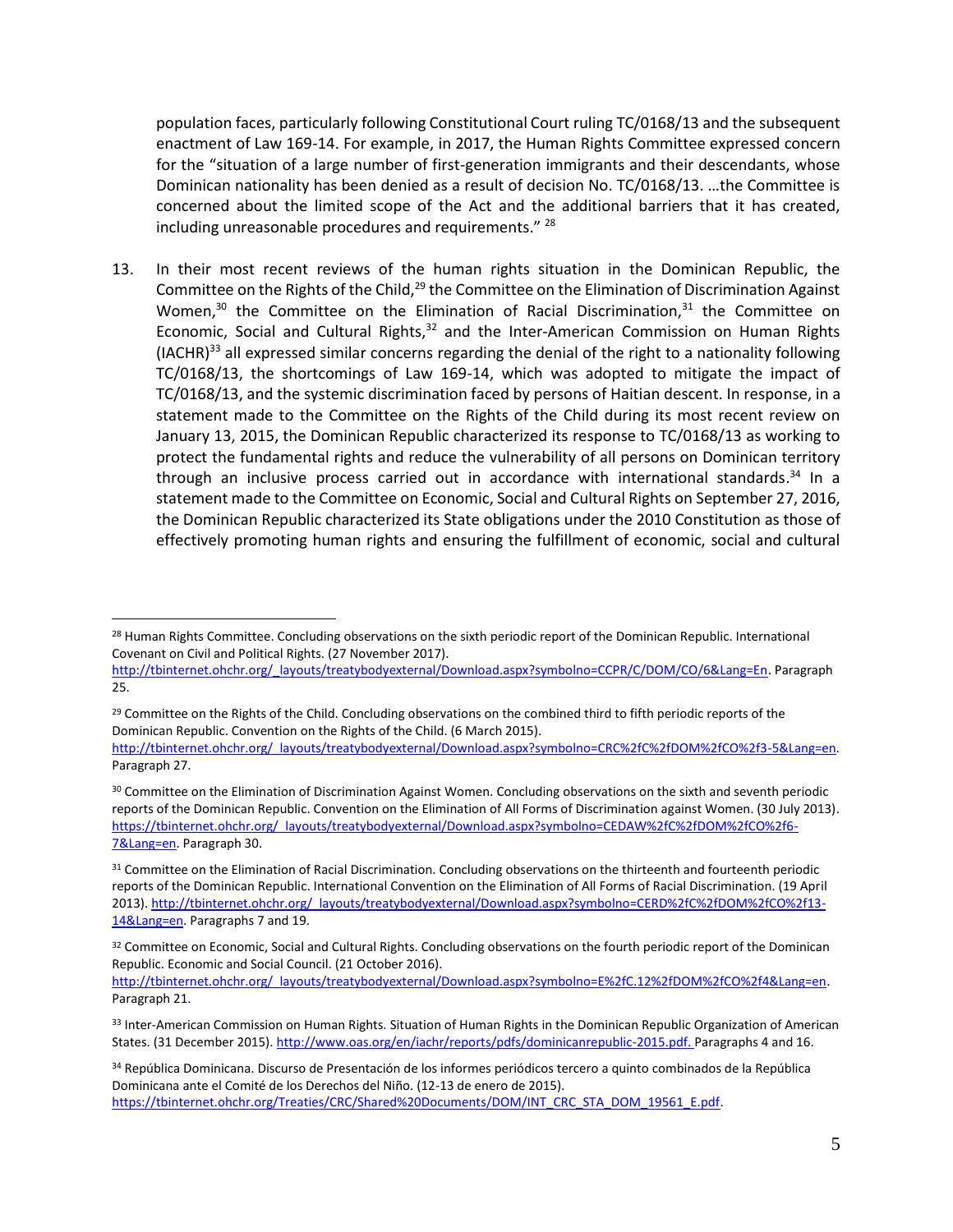rights for all segments of its population.<sup>35</sup> These responses are emblematic of the Dominican Republic's refusal to directly recognize the discrimination and marginalization faced by Dominicans of Haitian descent or even acknowledge the existence of a single case of statelessness<sup>36</sup> and serve to highlight the State's use of inclusive and cooperative rhetoric while simultaneously enacting discriminatory policies and refusing international collaboration.

### **IV. The Dominican Republic's national legal framework regarding nationality laws and human rights**

- 14. In recent decades, the Dominican Republic has restricted the enjoyment of the right to a nationality for Dominican-born descendants of migrants through its legal framework. Beginning with the Constitution of 1929, the Dominican Republic granted citizenship through the principle of *jus soli* ("right of the soil") to any person born in the country, with the exception of children born to foreign diplomats and children born to persons in transit.<sup>37</sup> The 1939 Migration Law established that the concept of "in transit" applied to persons in the country for ten days or fewer, with the purpose of reaching another destination.<sup>38</sup>
- 15. In 2004, the Dominican Republic enacted Migration Law 285-04<sup>39</sup>, which in Article 36 expanded the "in transit" exemption to apply to all non-residents and established a new system for the acquisition of Dominican nationality, effectively depriving the children of those born to parents with an irregular migratory status from Dominican nationality, in violation of the Constitution in place at the time.<sup>40</sup>
- 16. On January 26, 2010, the Dominican Republic adopted a new Constitution, which in Article 18.3 explicitly states that children of foreigners "residing illegally in the Dominican territory" are not entitled to Dominican nationality.<sup>41</sup> At the same time, Article 18.2 states that "those who enjoy the Dominican nationality before the entry into effect of this Constitution" are Dominicans.<sup>42</sup> Furthermore, Article 74 establishes that human rights treaties, pacts, and conventions have constitutional hierarchy, and that norms concerning fundamental human rights and their

<sup>35</sup> República Dominicana. Presentación del 4 informe de la República Dominicana del Pacto Internacional de Derechos Económicos, Sociales y Culturales: 59 Sesión del Comité.

[https://tbinternet.ohchr.org/Treaties/CESCR/Shared%20Documents/DOM/INT\\_CESCR\\_STA\\_DOM\\_25322\\_S.pdf.](https://tbinternet.ohchr.org/Treaties/CESCR/Shared%20Documents/DOM/INT_CESCR_STA_DOM_25322_S.pdf)

<sup>36</sup> Fernández, Leonel. "En República Dominicana, No Existe La Apatridia." 18 de enero de 2016. Leonel Fernández. [https://leonelfernandez.com/articulos/en-republica-dominicana-no-existe-la-apatridia/.](https://leonelfernandez.com/articulos/en-republica-dominicana-no-existe-la-apatridia/)

<sup>37</sup> Constitución Política de la República Dominicana, proclamada 20 de junio de 1929. Art. 8.

<sup>38</sup> Reglamento de migración número 279, del 12 de mayo de 1939. Sección V. Proclamada en la Gaceta Oficial No. 6593. [http://www.acnur.org/fileadmin/Documentos/BDL/2001/0241.pdf?file=fileadmin/Documentos/BDL/2001/0241.](http://www.acnur.org/fileadmin/Documentos/BDL/2001/0241.pdf?file=fileadmin/Documentos/BDL/2001/0241) 

<sup>39</sup> Ley General de Migración Núm. 285-04, de 15 de Agosto de 2004. Proclamada en la Gaceta Oficial No. 10291.

<sup>40</sup> Observatorio Migrantes del Caribe. Estado de la cuestión de la población de los bateyes dominicanos en relación a la documentación. *OBMICA.* Editora Búho: República Dominicana. Enero 2014; Ley 285/04.

<sup>41</sup> Constitución Política de la República Dominicana, proclamada el 26 de enero de 2010. Publicada en la Gaceta Oficial No. 10561.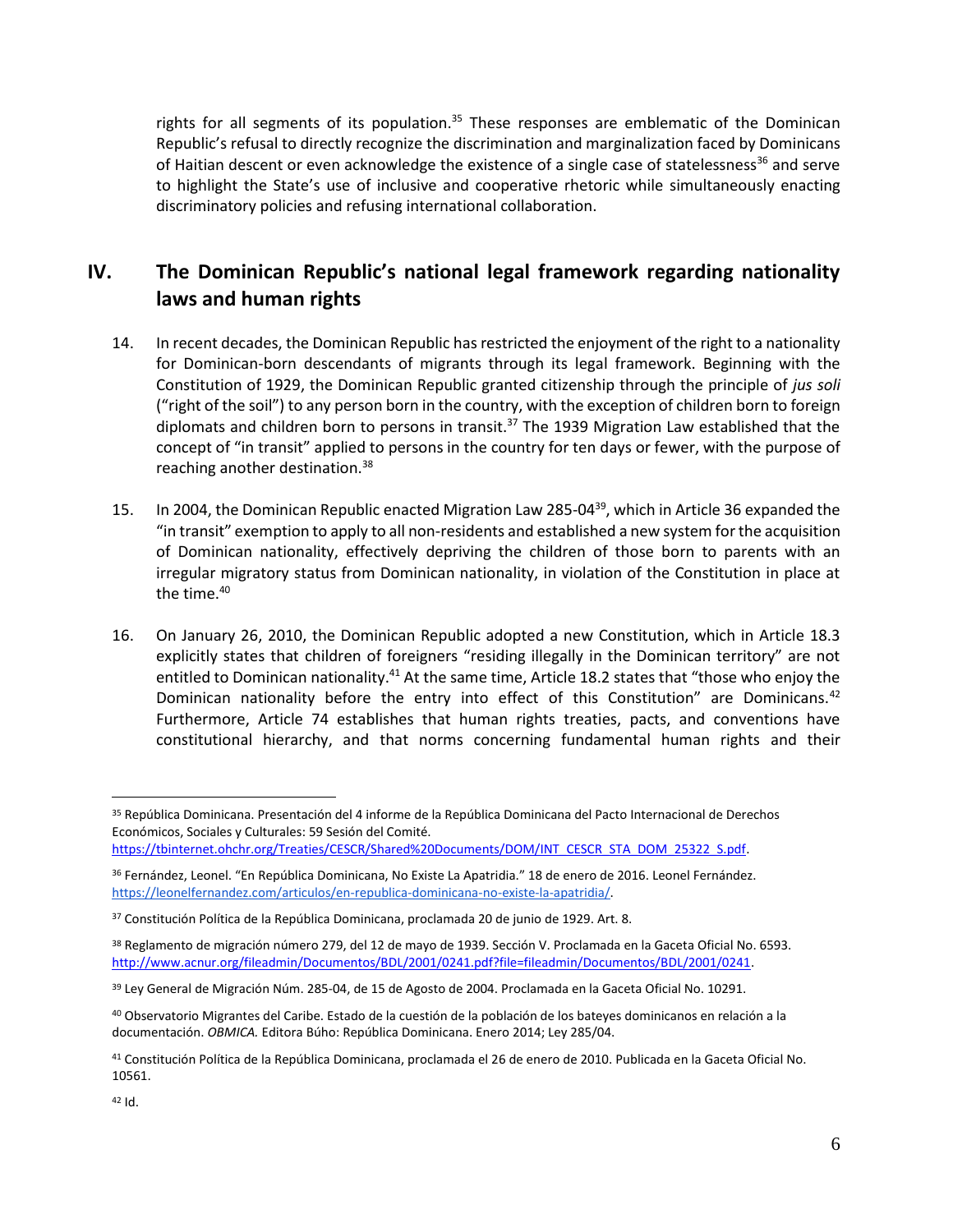guarantees should be applied in the most favorable manner for those affected*.* <sup>43</sup> The 2010 Constitution also recognizes that all people are equal before the law and are entitled to the same protections and treatments from institutions and authorities in the enjoyment of their rights. Furthermore, it recognizes that the State must "adopt measures to prevent and combat discrimination, marginalization, vulnerability and exclusion."<sup>44</sup> As such, the 2010 Constitution guarantees Dominican nationality to those born on Dominican territory prior to 2010, obligates the State to respect the treaties that guarantee the right to a nationality to which it is a party, and compels the State to take actions to protect and fulfill that right in a non-discriminatory manner.

- 17. Nevertheless, on September 23, 2013, the Constitutional Court issued ruling TC/0168/13 ("La Sentencia"), which retroactively deprived those born in the Dominican Republic of their Dominican citizenship if their parents were irregular migrants at the time of their birth, even though they had been recognized as citizens according to the laws in effect between 1929 and 2010.<sup>45</sup> TC/0168/13 is estimated to have affected 133,770 people<sup>46</sup> born in the Dominican Republic and has had a disproportionate impact on persons of Haitian descent.<sup>47</sup> Many of those impacted had been registered in the Dominican Civil Registry ("Registro Civil"), had received official birth certificates and identity cards ("cédulas de identidad"), and had lived in the Dominican Republic all their lives, with some families residing in the Dominican Republic for as many as four generations. The Dominican Republic was the only country of nationality and of habitual residence for most of the affected people. The Court ruling violated the Dominican Constitution, as well as numerous norms and protections guaranteed by international law. While 133,770 is the statistic most widely agreed upon for the number of people affected, this number is only an estimate. According to the 2012 National Immigrant Survey, 209,912 people were identified as descendants of Haitian immigrants<sup>48</sup>, and would thus be vulnerable to statelessness following TC/0168/13.
- 18. The Dominican government maintains that those affected by TC/0168/13 are not stateless because these individuals still have the right to a nationality, namely that of Haiti, due to their Haitian ancestry. However, an inability to prove Haitian nationality due to their parent's lack of government-issued documents ensures that there are no guarantees to Haitian nationality for those affected. Rather, the determination of statelessness is dependent on one's existing nationality (or lack thereof) rather than the nationality that one might later acquire, and an individual in the process of acquiring a nationality cannot be said to be a national of the country in

[http://media.onu.org.do/ONU\\_DO\\_web/596/sala\\_prensa\\_publicaciones/docs/0565341001372885891.pdf.](http://media.onu.org.do/ONU_DO_web/596/sala_prensa_publicaciones/docs/0565341001372885891.pdf)

 $\overline{a}$  $43$  Id.

<sup>44</sup> Id. Article 39.

<sup>45</sup> Centro para la Observación Migratoria y el Desarrollo Social en el Caribe. "Estado del arte de la migraciones que atañen a la República Dominicana: 2014" *OBMICA.* Editora Búho: República Dominicana. Septiembre 2015.

<sup>46</sup> Executive Committee of the High Commissioner's Programme. Overview of the UNHCR's Operations in the Americas. UNHCR Standing Committee: 65th Meeting (23 February 2016)[. http://www.unhcr.org/56cd75a59.pdf.](http://www.unhcr.org/56cd75a59.pdf)

<sup>47</sup> "La Sentencia del Tribunal Constitucional Genera Rechazo en RD." *OBMICA.*  [http://www.obmica.org/index.php/actualidad/23-derecho-a-nacionalidad/18-la-sentencia-del-tribunal-constitucional-genera](http://www.obmica.org/index.php/actualidad/23-derecho-a-nacionalidad/18-la-sentencia-del-tribunal-constitucional-genera-rechazo-en-rd)[rechazo-en-rd.](http://www.obmica.org/index.php/actualidad/23-derecho-a-nacionalidad/18-la-sentencia-del-tribunal-constitucional-genera-rechazo-en-rd)

<sup>48</sup> Unión Europea, UNFPA y Oficina Nacional de Estadística. ENI 2012: Primera Encuesta Nacional de Inmigrantes de la República Dominicana. Santo Domingo, República Dominicana (Abril de 2013).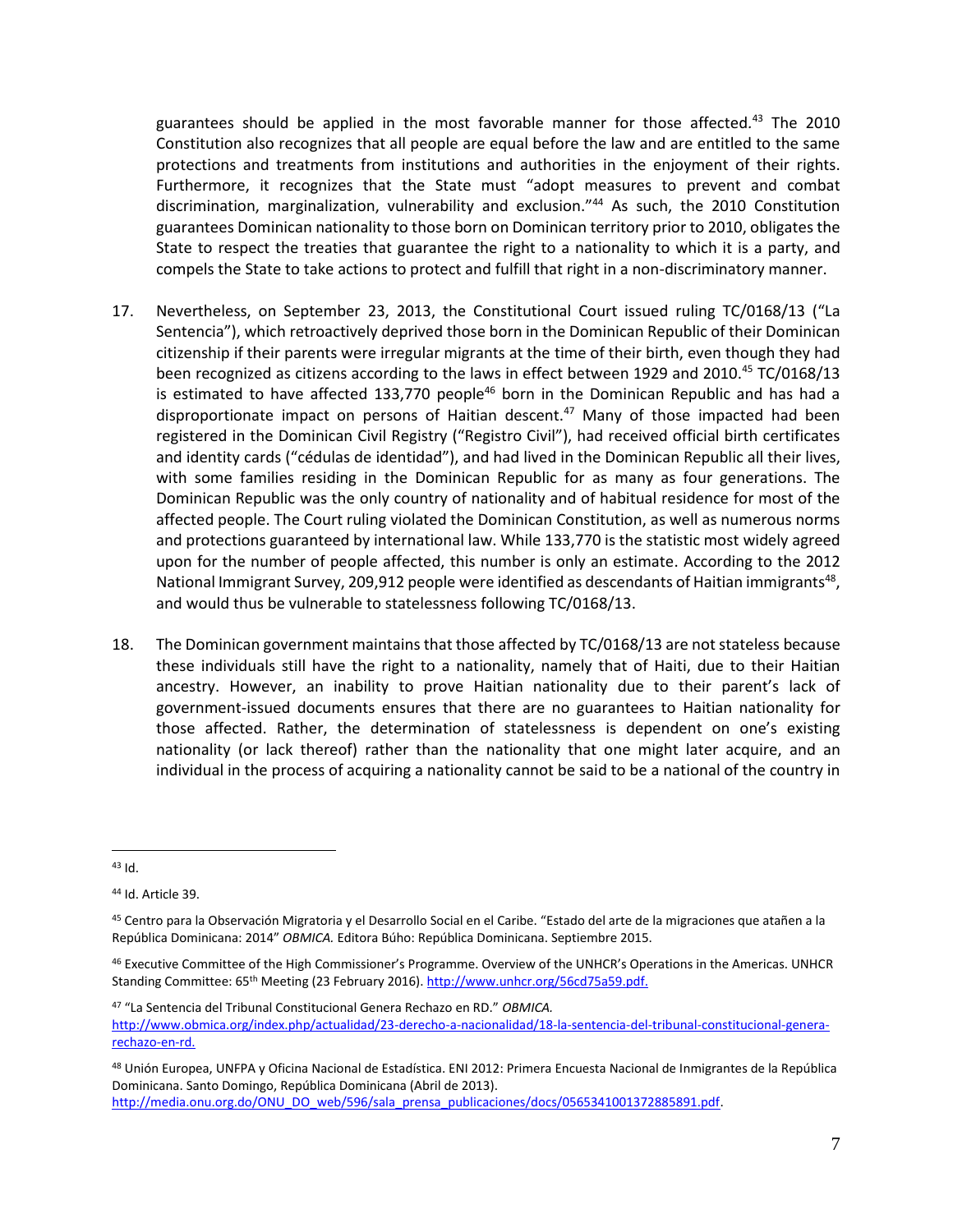question at that time. $49$  As such, those affected are stateless. Furthermore, the profound connections to the Dominican Republic of those persons affected impose a political and moral imperative on the State to facilitate their integration into their "own country"<sup>50</sup> and Dominican society.

- 19. In response to national and international outcries that TC/0168/13 caused massive denationalization<sup>51,</sup> the State issued Law 169-14<sup>52</sup> ("Ley 169-14"). Law 169-14 divided those persons affected by TC/0168/13 into two groups, known as Group A and Group B. People in Group A were born on Dominican territory between June 16, 1929 and April 18, 2007 and had their births recorded in the Civil Registry, while Group B corresponded to persons born during the same period whose births were never registered, even though they were also born in the Dominican Republic.
- 20. According to Law 169-14, the Central Electoral Board ("Junta Central Electoral" or "JCE") would review and transcribe all civil registry records for those in Group A affected by TC/0168/13 as part of an internal audit in order to ensure that identity documents were not issued to people who had registered by providing fraudulent information. The Central Electoral Board would then either ratify existing registrations or transcribe these registrations for individuals deemed eligible.<sup>53</sup> This process was criticized by national and international organizations for a lack of transparency as to what the review process entailed and what constituted fraud. This process was also criticized for leaving people in Group A in legal limbo while their identity documents were temporarily invalidated during the audit.<sup>54</sup>
- 21. For those in Group B whose births were never registered, these individuals could register during a limited time period in the Book of Foreigners ("el Libro de Extranjería") and apply for naturalization two years after obtaining one the migratory statuses established in General Migration Law No. 285- 04, so long as they did not have an existing criminal record.<sup>55</sup> The process of potential naturalization for Group B was condemned by national and international actors both in principle and in implementation, as it treated people born on Dominican territory – who had a right to nationality as foreigners and arbitrarily deprived them of a nationality without an effective or guaranteed remedy.<sup>56</sup>
- 22. One source of international condemnation for Law 169-14 came from the Inter-American Court of Human Rights, which in the 2014 case *Expelled Dominicans and Haitians v. Dominican Republic*,

<sup>49</sup> UNHCR. Handbook on Protection of Stateless Persons: Under the 1954 Convention Relating to the Status of Stateless Persons. Geneva, 2014[. http://www.unhcr.org/en-us/protection/statelessness/53b698ab9/handbook-protection-stateless-persons.html.](http://www.unhcr.org/en-us/protection/statelessness/53b698ab9/handbook-protection-stateless-persons.html)

<sup>50</sup> Id. Page 57.

<sup>51</sup> "La Sentencia del Tribunal Constitucional Genera Rechazo en RD." *OBMICA.* 

<sup>52</sup> El Congreso Nacional de la República Dominicana. Ley 169-14. Consultoría Jurídica del Poder Ejecutivo.

<sup>53</sup> Ley 169-14, art. 2 y 4.

<sup>54</sup> Robert F. Kennedy Human Rights, American Jewish World Service, Centro de Desarrollo Sostenible, United Nations Democracy Fund. "Dreams Deferred: The Struggle of Dominicans of Haitian Descent to Get Their Nationality Back." [https://rfkhumanrights.org/assets/documents/rfk\\_dr\\_report-web\\_1.pdf.](https://rfkhumanrights.org/assets/documents/rfk_dr_report-web_1.pdf) Pages 32-37.

<sup>55</sup> Id., art. 6, 7 y 8.

<sup>56</sup> Inter-American Commission on Human Rights. Chapter IV.B: Dominican Republic. 2016 Annual Report. [https://www.oas.org/en/iachr/docs/annual/2016/docs/InformeAnual2016cap4B.RD-en.pdf.](https://www.oas.org/en/iachr/docs/annual/2016/docs/InformeAnual2016cap4B.RD-en.pdf)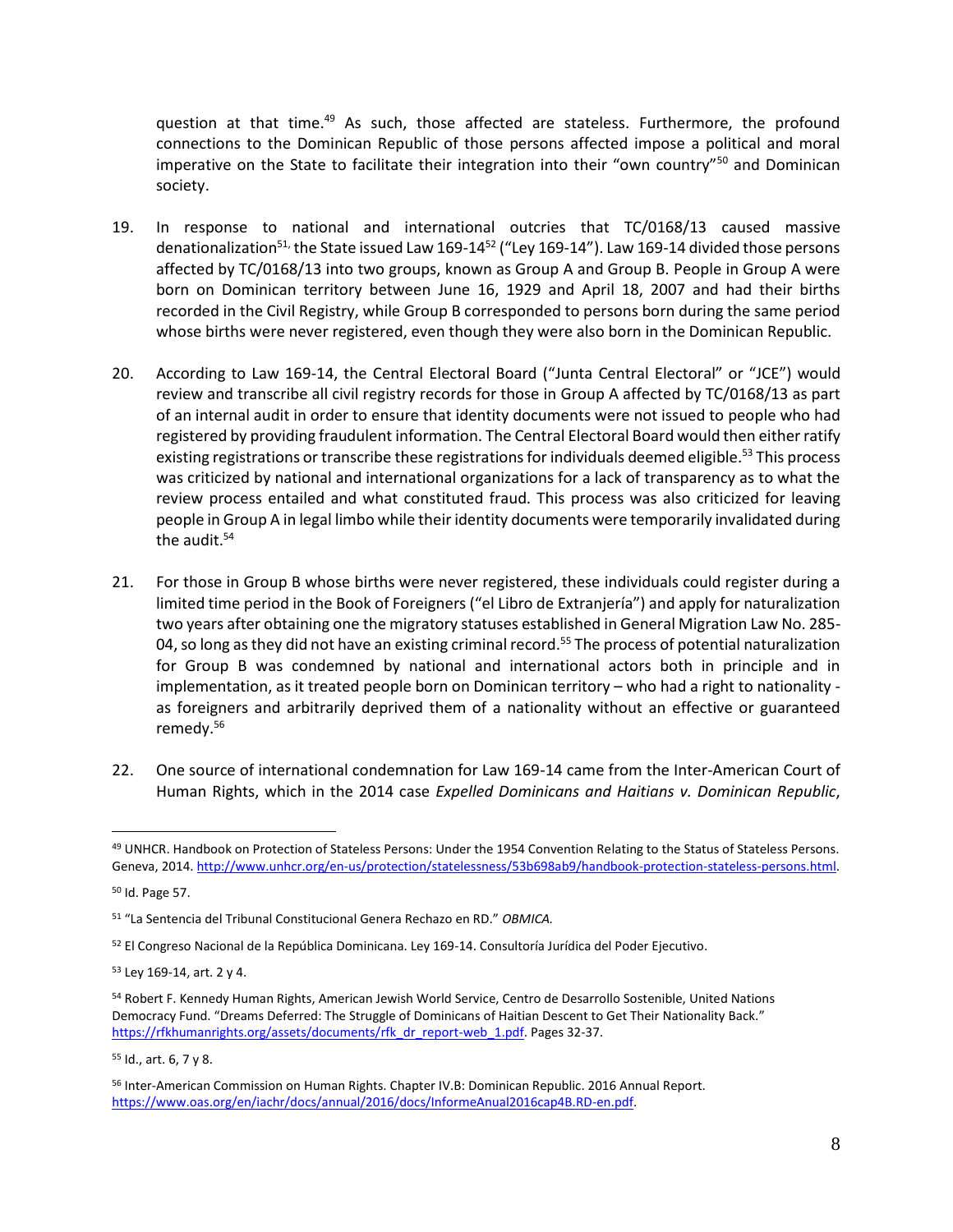determined that several aspects of the law contravened international human rights standards. According to the Court, "Law No. 169 represented an impediment to the full exercise of the right to nationality of the victims. In this regard, it violated the obligation to adopt domestic legal provisions, in relation to the rights to juridical personality, to a name, and to nationality…and owing to the violation of these rights taken as a whole, the right to identity, and the right to equal protection of the law."<sup>57</sup> In response to these findings, the Dominican Republic not only failed to make substantive changes to the law in order to comply with its international human rights obligations, but instead the Dominican Constitutional Court issued a decision attempting to nullify the Court's jurisdiction<sup>58</sup>, although this decision itself violates international law.

#### **V. Human rights violations resulting from the Dominican Republic's nationality laws and their implementation**

#### A. Shortcomings in the implementation of Law 169-14

- 23. During the preparation of this submission, numerous civil society organizations acknowledged that Law 169-14 does provide a potential, although limited and fundamentally flawed, way to address the large-scale statelessness generated by TC/0168/13. These organizations then expressed concern that the Dominican Republic had conflated a human rights issue, the right to a nationality for those born on Dominican territory, with one of migration and naturalization, which can be more politically contentious, logistically challenging, and potentially xenophobic. Thus, instead of providing a solution to the mass denationalization created by TC/0168/13, the implementation of Law 169-14 by the JCE instead generated a series of obstacles for both people initially registered in the Civil Registry (Group A) and those born in the country but not registered (Group B) to overcome.<sup>59</sup>
- 24. One of the most significant concerns expressed by civil society organizations was that persons born in the Dominican Republic who comprise Group B would have to register as foreigners in their country of birth and nationality, only to later apply for Dominican citizenship through an uncertain naturalization process.<sup>60</sup> This requirement is especially problematic given the historical discrimination practiced and individual discretion exercised by officials in charge of the Civil Registry. In its 2015 Country Report, the Inter-American Commission on Human Rights ("IACHR") observed that the most frequently reported human rights problem in the Dominican Republic related to the authorities' refusal to issue birth certificates, which appeared in 1,360 cases, and noted that the four most frequently reported issues all related to structural problems around the right to a nationality for individuals of Haitian descent.<sup>61</sup> During the implementation of Law 169-14,

<sup>57</sup> Inter-American Court of Human Rights. Case of Expelled Dominicans and Haitians v. Dominican Republic. Official Summary. 28 August 2014. http://corteidh.or.cr/docs/casos/articulos/resumen\_282\_ing.pdf.

<sup>58</sup> Romero, Argénida. TC declara inconstitucional vinculación de República Dominicana a CIDH. *Diario Libre.* 5 de noviembre de 2014[. https://www.diariolibre.com/noticias/tc-declara-inconstitucional-vinculacin-de-repblica-dominicana-a-cidh-KGDL867841.](https://www.diariolibre.com/noticias/tc-declara-inconstitucional-vinculacin-de-repblica-dominicana-a-cidh-KGDL867841)

<sup>59</sup> El Congreso Nacional en Nombre de la República. "Ley No. 169-14." Congreso Nacional. Consideración Octavo. [https://presidencia.gob.do/themes/custom/presidency/docs/gobplan/gobplan-15/Ley-No-169-14.pdf.](https://presidencia.gob.do/themes/custom/presidency/docs/gobplan/gobplan-15/Ley-No-169-14.pdf)

<sup>60</sup> Estado del arte de las migraciones que atañen a la República Dominicana: 2014.

<sup>61</sup> Inter-American Commission on Human Rights. Situation of Human Rights in the Dominican Republic. Country Report: Dominican Republic. (31 December 2015). [http://www.oas.org/en/iachr/reports/pdfs/DominicanRepublic-2015.pdf.](http://www.oas.org/en/iachr/reports/pdfs/DominicanRepublic-2015.pdf)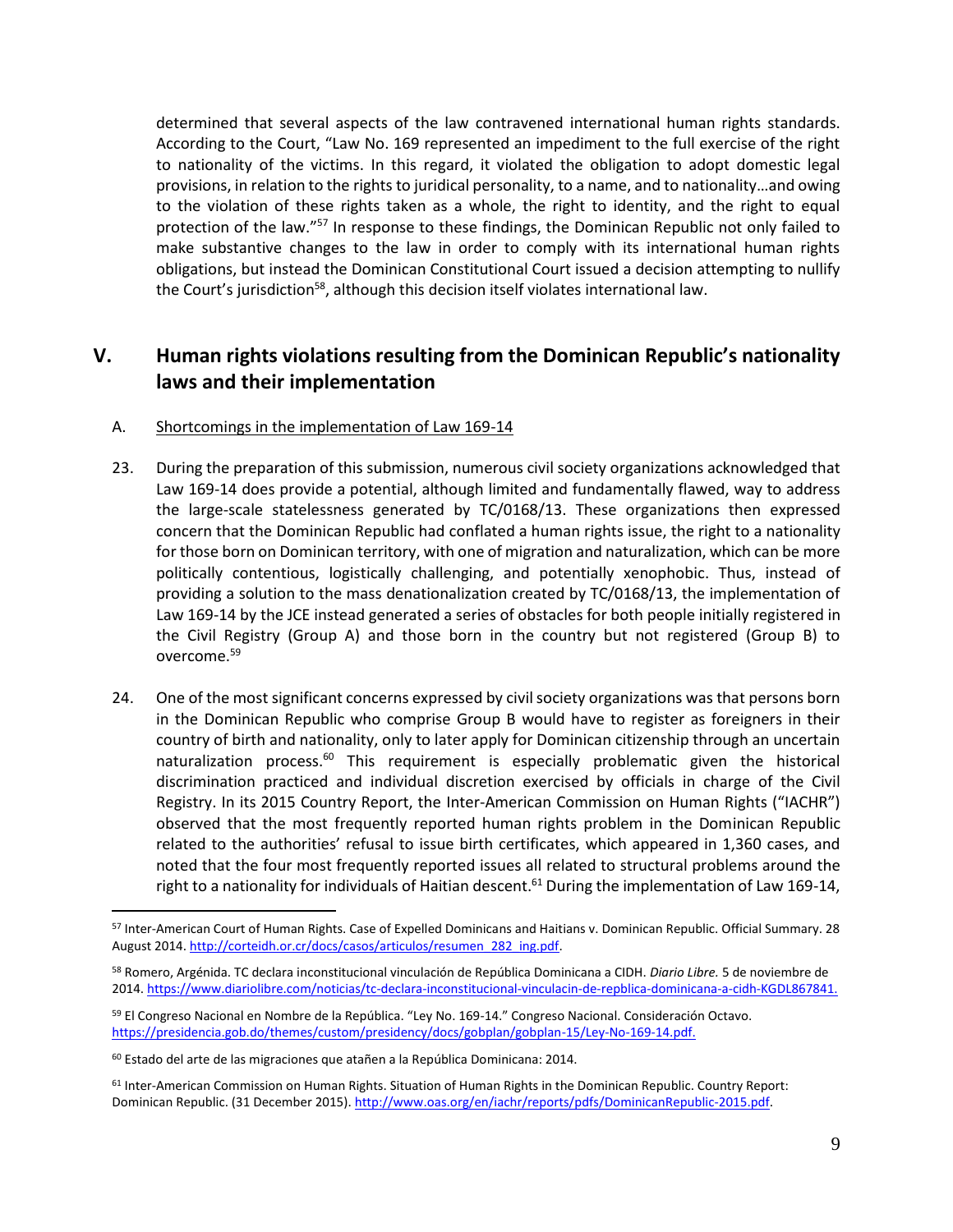people in Group B faced discrimination when trying to register in the Civil Registry during the allotted registration period, which manifested itself through openly hostile statements and the imposition of additional requirements on those registering.<sup>62</sup> OBMICA, part of the Dominicanos por Derechos network, collected testimony from persons in Group B who were turned away by officials due to their physical appearance or surnames that officials deemed to sound Haitian, as well as being required to arbitrarily produce additional witnesses and paperwork to access the process.<sup>63</sup> The registration period closed on 31 January 2015.

- 25. As a result of Law 169-14 and the ensuing audit of the Civil Registry records, the government reported that 61,049 individuals in Group A had been irregularly registered.<sup>64</sup> The government pledged to the IACHR that "the Dominican State recognizes as Dominicans each of these persons and therefore their nationality is not in question,"<sup>65</sup> and stated that individuals who were deemed irregularly registered could now obtain their official identity documents recognizing them as Dominican. According to the most recent figures released by the government, 20,872 birth certificates have been issued to these individuals and 19,521 identification cards are eligible to be requested<sup>66</sup>, although civil society organizations have criticized the State for its failure to publish information on the names of those eligible and if those eligible have claimed possession of their documents. 67
- 26. Furthermore, during the process of transcribing those in Group A from the original Civil Registry to the newly created version, the State effectively segregated Dominicans of Haitian descent from the rest of the population.<sup>68</sup> In theory those in Group A affected by TC/0168/13 should have had their right to a nationality restored. However, the small percentage of people who have actually received their identity documents, the obstacles they face in obtaining their documents and discriminatory hurdles imposed by government officials, means that many individuals officially recorded in the Civil Registry still cannot enjoy their rights as Dominican nationals. CEDESO, part of the Dominicanos por Derechos network, collected testimony of persons in Group A who still cannot enjoy their rights to register the birth of their own children, study, marry, or find formal employment despite being officially recorded.<sup>69</sup> This marginalization from Dominican society and prolonged uncertainty led them to report feelings of paralysis, shame, despair, and to even contemplate suicide.<sup>70</sup>

<sup>65</sup> Id.

 $\overline{a}$ 

<sup>67</sup> Id. Pages 775-776.

<sup>70</sup> Id. Pages 10 and 30.

<sup>62</sup> "Estado del arte de la migraciones que atañen a la República Dominicana: 2014." Pages 151-152.

<sup>63</sup> Id. Page 153.

<sup>&</sup>lt;sup>64</sup> Inter-American Commission on Human Rights. Chapter V: Follow-Up on Recommendations Issued by the IACHR in its Country or Thematic Reports. 2017 Annual Report. [http://www.oas.org/en/iachr/docs/annual/2017/docs/IA2017cap.5RD-en.pdf.](http://www.oas.org/en/iachr/docs/annual/2017/docs/IA2017cap.5RD-en.pdf) Page 774.

<sup>66</sup> Chapter V: Follow-Up on Recommendations Issued by the IACHR in its Country or Thematic Reports. Page 775.

<sup>68</sup> "Reconoci.do exige al Gobierno que restituya la nacionalidad de los dominicanos desnacionalizados con la Sentencia 168-13."

 $69$  "Dreams Deferred: The Struggle of Dominicans of Haitian Descent to Get Their Nationality Back." Pages 41-42.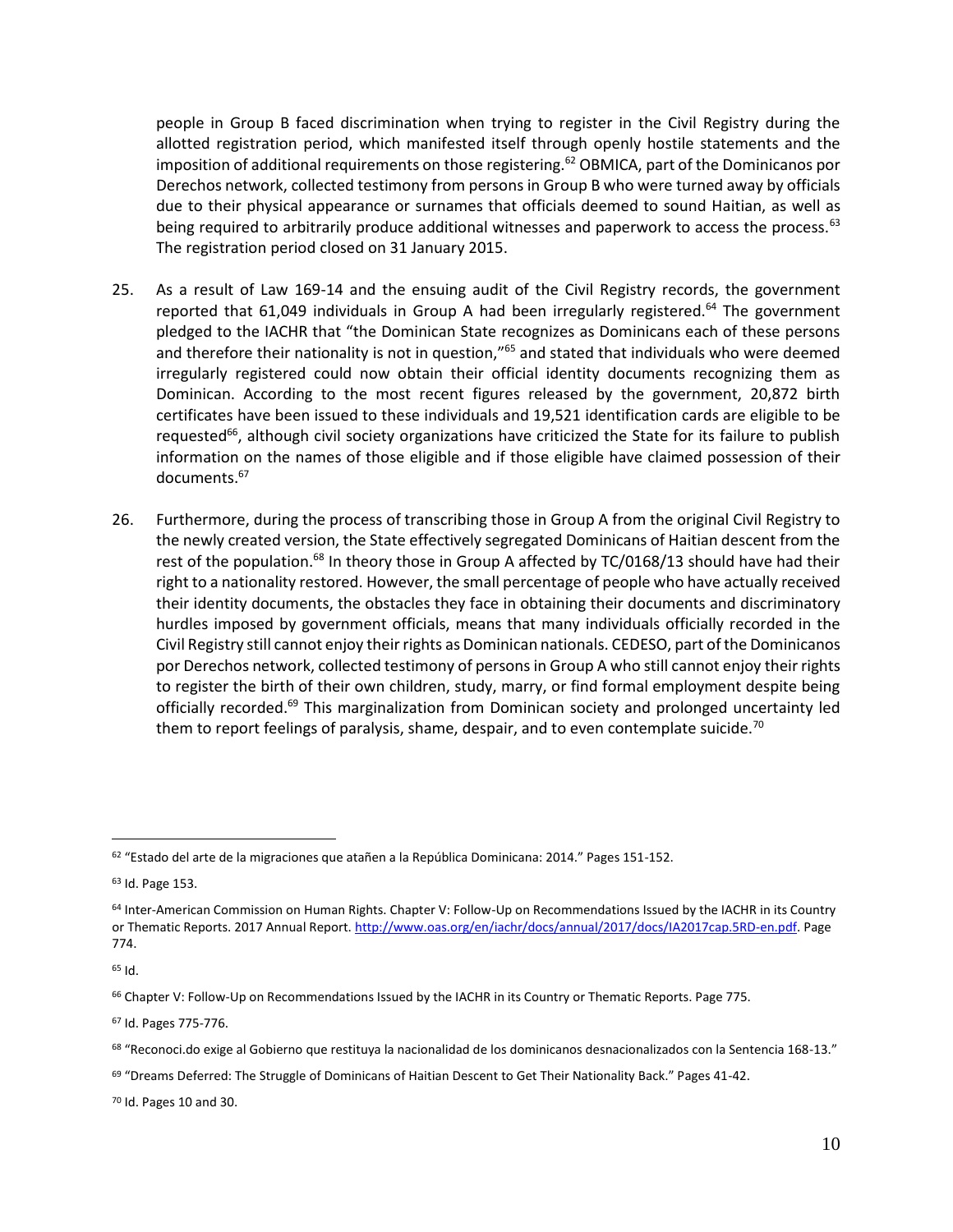- 27. With regard to Group B, of the approximately 110,000 to 145,000 individuals that the Ministry of the Interior and Police estimated could benefit from Law 169-14,<sup>71</sup> only 8,755 people registered in the regularization plan according to official reports.<sup>72</sup> The low rates of participation can be attributed to various factors, including the absence of a media campaign directed towards potential beneficiaries, the lack of training for officials who incorrectly rejected applications from those who were eligible, the low number of offices receiving applications, the limited 180-day timeframe in which to register, general lack of faith of the affected individuals in the proposed system stemming from historical and structural discrimination, and additional barriers imposed by individual offices and officials.<sup>73</sup>
- 28. According to the law, individuals able to register as part of Group B have to wait two years to pursue a naturalization process, $74$  which would potentially provide them with the opportunity to enjoy the nationality of the country where they were born. The process of naturalization is discretionary and applications can be denied upon review. If approved, this naturalized citizenship limits access to political office and can be subject to suspension in certain cases.<sup>75</sup> Those able to register as part of Group B remain deprived of their nationality until able to pursue this naturalization process, and there is no guarantee that they will ever be recognized as Dominicans. As recently as November 23, 2017, the Dominican government stated to the IACHR that "it was not aware of any application for naturalization filed by any of population registered as Group B.<sup>"76</sup> The IACHR noted its concern that not only has the government not yet received applications for naturalization, but it has also not published information for the affected population about the requirements or procedure for the naturalization process.<sup>77</sup> In addition to those in Group B who could register, tens of thousands of Dominicans in Group B that could not register through Law 169-14 for reasons detailed earlier are stateless or at risk of statelessness in their country of birth.
- 29. While the Dominican government pledged not to carry out deportations during the registration period, $7^8$  that window officially ended in 2015, exposing thousands of people to the risk of deportation to a country they have never known. Between July 2015 and September 2017, 58,271 people were officially deported to Haiti and another 37,942 claimed they were deported, according to the International Organization for Migration.<sup>79</sup> Among those deported, 15,301 individuals claimed to have been born in the Dominican Republic before January 26, 2010, the date that the 2010 Constitution went into effect.<sup>80</sup> Under the International Covenant on Civil and Political Rights

<sup>79</sup> IOM Haiti. Monitoring Border SITREP. IOM. 28 September 2017. [https://reliefweb.int/sites/reliefweb.int/files/resources/2017-09-28-%20IOM%20DTM%20Border%20Monitoring%20-](https://reliefweb.int/sites/reliefweb.int/files/resources/2017-09-28-%20IOM%20DTM%20Border%20Monitoring%20-%20Situation%20Report%20.pdf) [%20Situation%20Report%20.pdf.](https://reliefweb.int/sites/reliefweb.int/files/resources/2017-09-28-%20IOM%20DTM%20Border%20Monitoring%20-%20Situation%20Report%20.pdf)

<sup>71</sup> Situation of Human Rights in the Dominican Republic. Country Report: Dominican Republic. Page 237.

<sup>72</sup> Chapter V: Follow-Up on Recommendations Issued by the IACHR in its Country or Thematic Reports. Page 777.

<sup>73</sup> Estado del arte de las migraciones que atañen a la República Dominicana: 2014. *OBMICA.* P.152-153.

<sup>74</sup> El Congreso Nacional en Nombre de la República. Ley No. 169-14, art. 8.

 $75$  Constitución Política de la República Dominicana, proclamada el 26 de enero de 2010. Articles 19, 24, 79 and 135.

<sup>&</sup>lt;sup>76</sup> Chapter V: Follow-Up on Recommendations Issued by the IACHR in its Country or Thematic Reports. Page 778.

<sup>77</sup> Id. Page 779.

<sup>78</sup> Taveras, Estarlin. Gobierno concluye plan naturalización especial. *El Día.* (3 de febrero de 2015). [http://eldia.com.do/gobierno-concluye-plan-naturalizacion-especial/.](http://eldia.com.do/gobierno-concluye-plan-naturalizacion-especial/)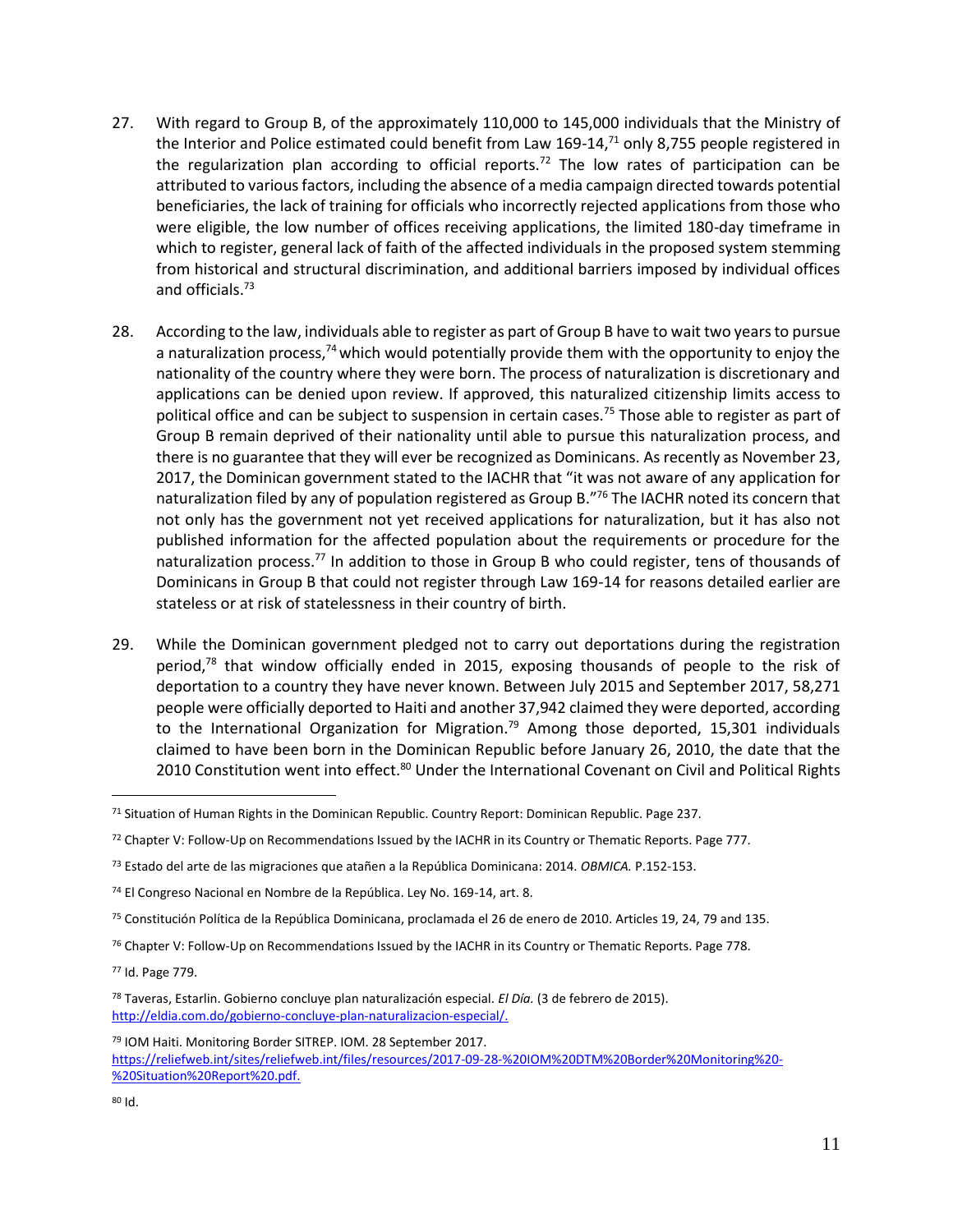(ICCPR), the Dominican Republic is obligated to respect the right of individuals to enter and remain in their own country, which the Human Rights Committee has found includes "stateless persons arbitrarily deprived of the right to acquire the nationality of the country of such residence."<sup>81</sup> As such, these deportations are in clear violation of the Dominican Republic's international human rights obligations.

- 30. Those stateless or at risk of statelessness include people in Group A who have not yet received their nationality documents, those in Group B both waiting to access the naturalization process to regain their Dominican nationality and those eligible to participate in the registration process but unable to do so, those deported or facing deportation, and those born in the Dominican Republic between April 18, 2007 and June 26, 2010.<sup>82</sup> Furthermore, the children of parents in both Groups A and B are considered stateless due to the fact that the Dominican government does not recognize the nationality or legal residence status of their parents.
- 31. However, even the limited protections offered by Law 169-14 have been subject to efforts to repeal the law and have it declared unconstitutional.<sup>83</sup> These efforts have largely been led by conservative and nationalist groups, who have particularly targeted Articles 1, 2, and 8 of the law, which respectively describe its purpose, the alleged plan for transcription and regularization of status for those in Group A, and the possibility for naturalization of those in Group B after the required waiting period.<sup>84</sup> These efforts serve to underscore the law's fragility, as it does not guarantee the right to a nationality in a permanent manner for those affected by TC/0168/13, but rather leaves its implementation up to the discretion of different national actors, many of whom have openly demonstrated hostility to this segment of the population.
- 32. TC/0168/13, Law 169-14, and the resulting cases of statelessness are not isolated events; rather, they are the consequences of a long legacy of systematic discrimination directed towards Dominicans of Haitian descent over multiple decades which have left them vulnerable to human rights abuses. The IACHR declared that "all Dominicans of Haitian descent, or those perceived as such, are suffering from a situation of structural discrimination, in all regards and all levels, which deprives it of the enjoyment and exercise of its human rights."<sup>85</sup> The IACHR also noted that it does not receive complaints or information on foreigners of non-Haitian descent in the Dominican Republic facing barriers in recognition of their nationality, access to the Civil Registry, or obtaining their identity documents, $86$  which serves to further underscore the discrimination towards the population of Haitian descent.
- B. Additional human rights violations resulting from the denial of the right to a nationality

<sup>81</sup> UN Human Rights Committee, CCPR General Comment No. 27: Article 12 (Freedom of Movement), (2 November 1999), CCPR/C/21/Rev. 1/Add. 9.

<sup>82</sup> Concluding observations on the sixth periodic report of the Dominican Republic. Paragraph 25.

<sup>83</sup> Menez, Wanda. Cuatro acciones buscan nulidad de la Ley 169-14. *Listín Diario.* 10 de abril de 2018. [https://www.listindiario.com/la-republica/2018/04/10/509910/cuatro-acciones-buscan-nulidad-de-la-ley-169-14.](https://www.listindiario.com/la-republica/2018/04/10/509910/cuatro-acciones-buscan-nulidad-de-la-ley-169-14)

<sup>84</sup> El Congreso Nacional en Nombre de la República. Ley No. 169-14, art. 1, 2 y 8.

<sup>85</sup> Inter-American Commission on Human Rights. Denationalization and Statelessness in the Dominican Republic. IACHR: *Dominican Republic.* [http://www.oas.org/en/iachr/multimedia/2016/DominicanRepublic/dominican-republic.html.](http://www.oas.org/en/iachr/multimedia/2016/DominicanRepublic/dominican-republic.html) 

<sup>86</sup> Id.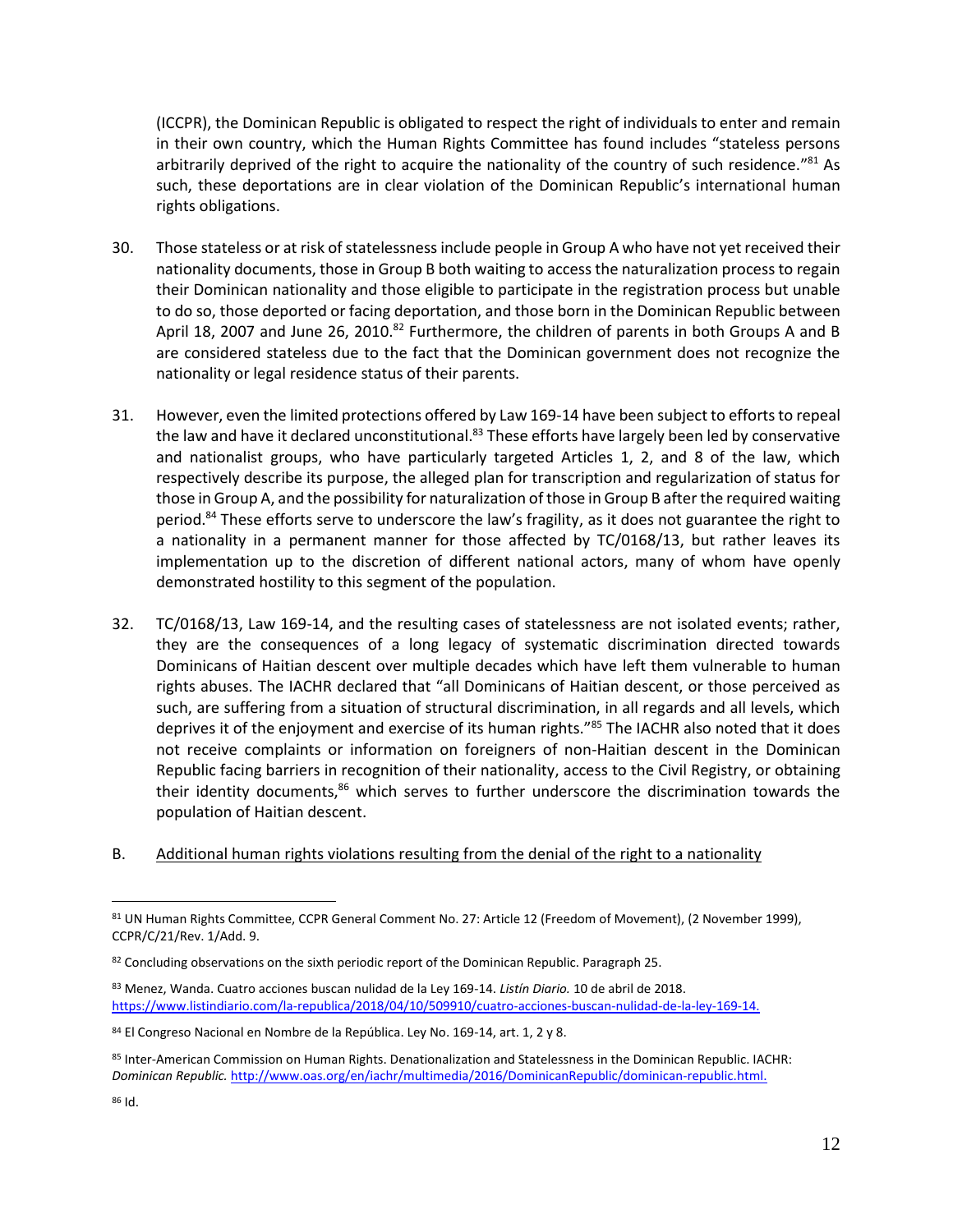- 33. In the Dominican Republic, persons of Haitian descent who have been identified throughout this submission face serious consequences as a result of their lack of identity documents or of a nationality. These individuals face widespread discrimination and the denial of their rights to move freely within and outside of the country, participate in political life, marry, study, work in the formal economy, and receive medical assistance, among other human rights violations. $87$  Furthermore, without identity documents, it is nearly impossible to apply for insurance, open a bank account, obtain a passport, receive a certificate of good conduct from the police, or submit a complaint to the authorities if a human rights violation is committed.<sup>88</sup>
- 34. The Committee on the Rights of the Child and the IACHR highlighted the effect that the denial of the right to a nationality can have on children's education and their resulting future opportunities. The Committee stated its concern that "children who lack a birth certificate and children of Haitian descent who lack official documentation [are] not being allowed to take the national examinations required to graduate from primary and secondary education."<sup>89</sup> During the IACHR's most recent visit to the Dominican Republic, 620 people of the 3,342 who provided information reported cases where they themselves or their family members faced obstacles in enjoying the right to an education due to their lack of identity documents.<sup>90</sup> Furthermore, knowledge of future obstacles in accessing and completing secondary education can act as a deterrent for many children to complete or even attend primary school.<sup>91</sup>
- 35. Due to the fact that people who do not have identity documents cannot register the birth of their own children in the Dominican Republic, the absence of a recognized nationality is transmitted to their children, creating intergenerational statelessness. The Committee on the Elimination of Discrimination against Women noted in its most recent report on the Dominican Republic that the exception to the principle of *jus soli* for foreigners "in transit" has been applied in an excessively broad and systematic manner, to the detriment of women of Haitian descent and their children who cannot receive Dominican nationality at birth. $92$  Furthermore, women and girls of Haitian descent who have been denied their identity documents are especially vulnerable to violence and marginalization in many forms, including forced prostitution, human trafficking, and underage marriage.<sup>93</sup> As a result, women and girls of Haitian descent face marginalization and human rights abuses in multiple forms.
- 36. Additionally, due to the denial of the right to work and the systematic exclusion from access to banks, credit, and social security, those denied the right to a nationality are more likely to live in

<sup>87</sup> Centro para la Observación Migratoria y el desarrollo en el Caribe. "Género y el riesgo de apatridia para la población de ascendencia haitiana en los bateyes en la República Dominicana". OBMICA. Editora Búho: República Dominicana. Diciembre de 2017. Pág. 114.

<sup>88</sup> Id.

<sup>89</sup> Concluding observations on the combined third to fifth periodic reports of the Dominican Republic. Paragraph 57.

<sup>90</sup> Situation of Human Rights in the Dominican Republic. Page 163.

<sup>91</sup> Country Report on Human Rights Practices for 2017. United States Department of State: Bureau of Democracy, Human Rights, and Labor. Page 19.

<sup>92</sup> Concluding observations on the sixth and seventh periodic reports of the Dominican Republic. Paragraph 30.

<sup>93 &</sup>quot;Género y el riesgo de apatridia para la población de ascendencia haitiana en los bateyes en la República Dominicana." Pág 114.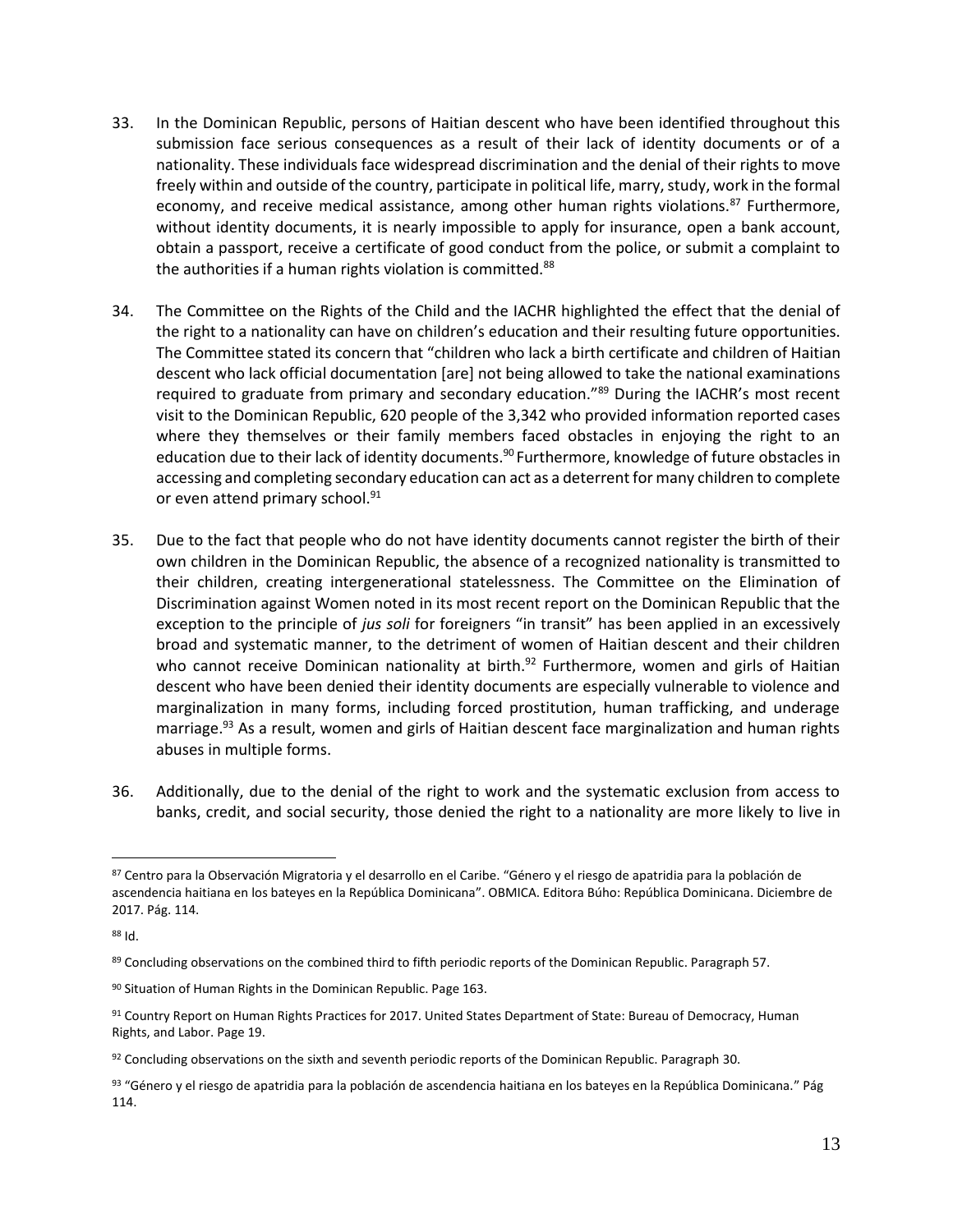poverty.<sup>94</sup> This poverty can, in turn, create further discrimination and exclusion from Dominican society.

37. While many of the obstacles faced by persons of Haitian descent are imposed by the Dominican authorities, political parties, business owners, and other social actors also discriminate against this portion of the population.<sup>95</sup> In recent years, racist and xenophobic rhetoric against those of Haitian descent has grown and expanded within the mainstream media and flourished throughout social media.<sup>96</sup> Human rights defenders, journalists, academics, and civil society organizations that have openly condemned TC/0168/13 and defended the rights of persons of Haitian descent have faced growing hostility from a range of actors. They have been openly threatened and branded as traitors, and public demonstrations have called for "death to the traitors."<sup>97</sup> The IACHR has expressed concern regarding these alleged threats and acts of intimidation, which have failed to elicit an official rebuke from the government and can further create an environment of intolerance, making those of Haitian descent all the more vulnerable to discrimination and exclusion.<sup>98</sup> The Dominican Republic's failure to protect the rights and safety of Dominicans of Haitian descent and those working to defend their rights represents a failing of the State to comply with its Constitutional and international treaty obligations, as identified throughout this submission.

#### **VI. Recommendations**

- 38. Drawing on the information provided in this report, the co-submitting organizations propose the following recommendations:
	- a. Adequately respond to the recommendations made by international and regional mechanisms, courts and treaty bodies, and by other States in past UPR cycles, to address the discriminatory deprivation of nationality and historic and structural denial of fundamental human rights faced by persons of Haitian descent.
	- b. Fulfill its obligations under Article 18 of the Dominican Constitution, whereby those who enjoyed Dominican nationality prior to the 2010 Constitution coming into effect continue to do so.
	- c. Implement a legal framework that restores the nationality of all persons affected by TC/0168/13 in a prompt and standardized manner that respects their human rights and includes all affected individuals (including Group A and Group B) without discrimination and without requiring them to legally become foreigners and later acquire Dominican nationality via a naturalization procedure.

<sup>94</sup> Situation of Human Rights in the Dominican Republic.

<sup>95</sup> Inter-American Commission on Human Rights. Denationalization and Statelessness in the Dominican Republic. IACHR: Dominican Republic. http://www.oas.org/en/iachr/multimedia/2016/DominicanRepublic/dominican-republic.html.

<sup>96</sup> Núñez, Ali. "Comunidad haitianos 'organizados' denuncia xenofobia y odio en la RD." *Al Momento.* 17 de marzo de 2018. [http://almomento.net/comunidad-haitianos-organizados-rd-denuncia-xenofobia-y-odio-en-su-contra/.](http://almomento.net/comunidad-haitianos-organizados-rd-denuncia-xenofobia-y-odio-en-su-contra/)

<sup>97</sup> Denationalization and Statelessness in the Dominican Republic. IACHR: *Dominican Republic.* Page 14.